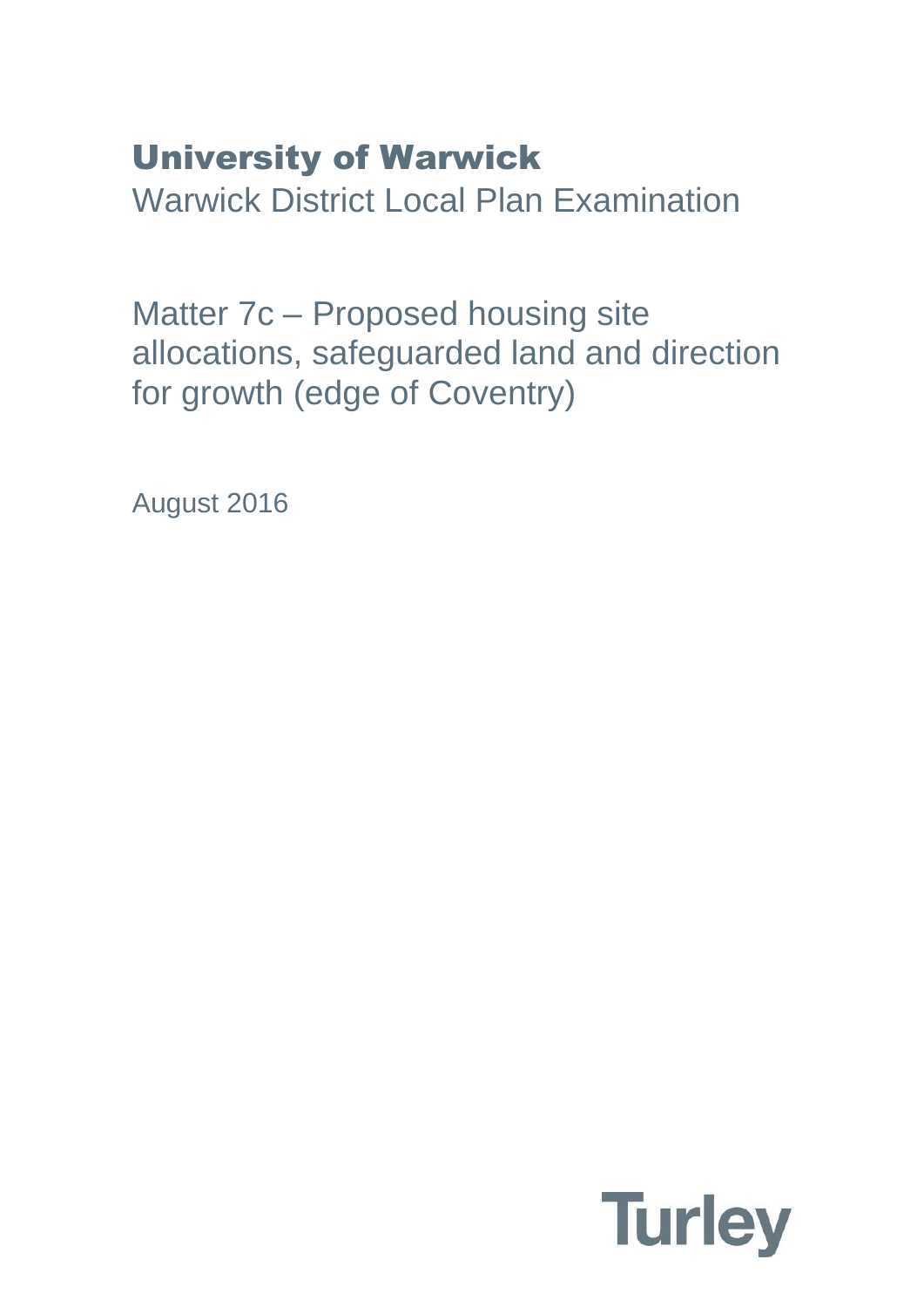### **Contents**

| Introduction                                  | 3  |
|-----------------------------------------------|----|
| <b>Planning Status of Campus</b>              | 4  |
| <b>Relevant Policy</b>                        | 6  |
| Housing Allocation H42 (Westwood Heath)       | 8  |
| Safeguarded Land South of Westwood Heath Road | 9  |
| Direction of Growth                           | 12 |
|                                               |    |

Mike Best mike.best@turley.co.uk **Client** University of Warwick

**Our reference** UNIQ2020

31 August 2016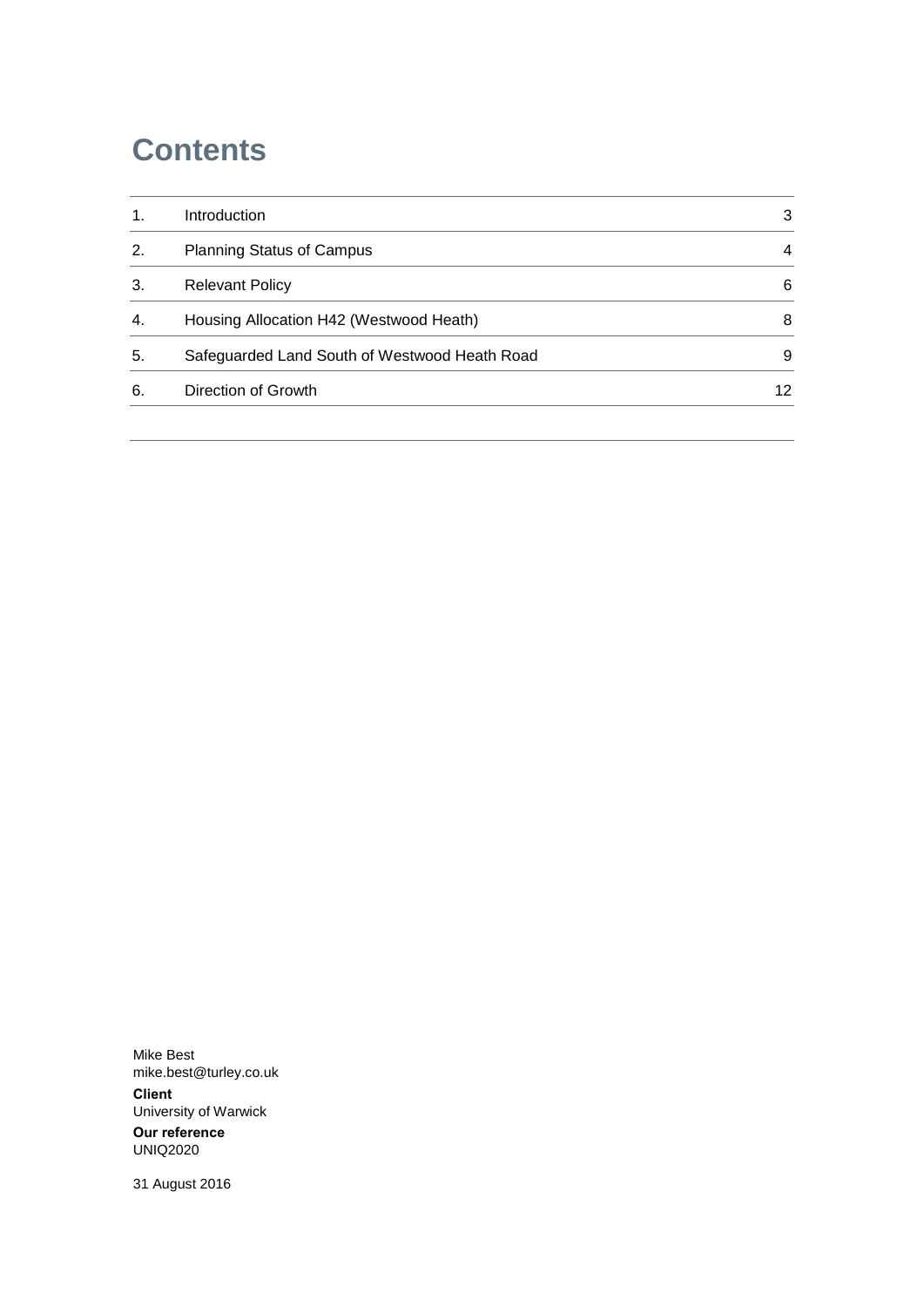### <span id="page-2-0"></span>**1. Introduction**

- 1.1 The University of Warwick has, since its inception just over 50 years ago, become a leading HE institution and has a large modern campus on the edge of Coventry straddling the boundary between Coventry and Warwick District.
- 1.2 The University makes an important economic contribution to Coventry and Warwickshire, the West Midlands and the UK in a wide range of ways that stem from its high quality research and teaching, its international base of students and graduates and its commercial activities, which include collaborations with business, and the University Science Park.
- 1.3 The University had an annual turnover of £513m in 2014/15, with a student population of around 25,000 and 6,000 staff. Its Science Park accommodates 45 companies employing 2,100 people and its Arts Centre hosts 1,500 events a year attracting nearly one million visitors per year.
- 1.4 It has recently been estimated that the University of Warwick generated an estimated £783.6m GVA and supported 14,390 jobs within the Coventry and Warwickshire LEP area in 2014/15. Under the leadership of the new Vice Chancellor, Stuart Croft, this is expected to increase, with significant additional investment and engagement planned.
- 1.5 The University continues to grow and change at a rapid pace, providing high standards of accommodation to suit contemporary research and teaching methods, to enhance the student experience, to attract the best people, to collaborate with partners effectively, and to innovate and ensure future sustainable progress.
- 1.6 The University has participated in each stage of the Warwick District Local Plan. The University has a good working relationship with Warwickshire CC and Warwick DC and is in regular dialogue at several different levels across both organisations. The University also has good relationships with Kenilworth Town Council and nearby parish councils.
- 1.7 This statement supplements the University's representations of June 2014 and April 2016 in respect of the Publication Draft Plan and the Proposed Modifications and deals specifically with **Matter 7c – proposed housing site allocations, safeguarded land and direction for growth – edge of Coventry**. The University's overall stance is supportive of the plan and believes it is sound.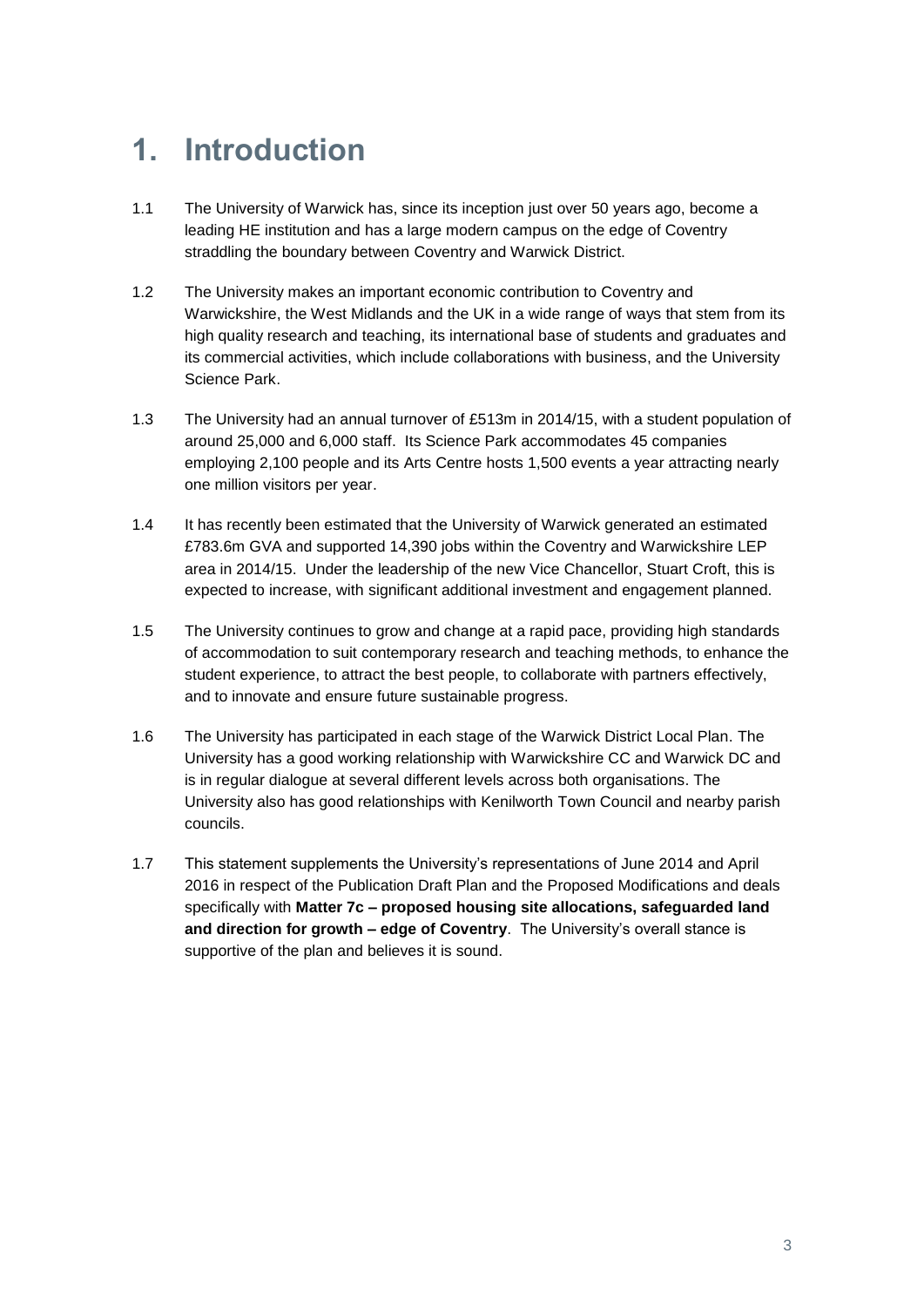## <span id="page-3-0"></span>**2. Planning Status of Campus**

2.1 Central Campus West, south of Gibbet Hill Road, is designated as a Major Developed Site in the Green Belt in the adopted Local Plan (2007) – see below.



- 2.2 It was on the basis of this designation that outline planning permission was granted in 2009 for 89,000 sq.m of additional floorspace within Central Campus West. This permission runs until October 2019 and is still being implemented. Recent developments include new student accommodation, an extension of Warwick Business School, a conference facility, an Energy Centre, and a current application for a major new Sports Centre and outdoor pitches.
- 2.3 Central Campus East falls within the city of Coventry's administrative area and a similar outline planning permission was granted for a similar amount of development, which also runs until October 2019. Recent developments within Coventry include the National Automotive Innovation Centre (a research collaboration with JLR and Tata Motors), a new Teaching and Learning Building, and various extensions to academic buildings.
- 2.4 Both permissions are accompanied by a single Campus Masterplan and S106 Agreement.
- 2.5 A Travel Plan has been operating successfully with co-operation of the three local authorities and new highways infrastructure includes two new roundabouts along Gibbet Hill Road, a 20mph zone through the campus, a new public transport interchange and Sustrans cycle route.
- 2.6 The University is determined to secure its future for the next 50 years and is commencing a refresh of its masterplan, which it hopes to conclude during 2017, to coincide with the Local Plan's adoption. This thinking is at an early stage but will come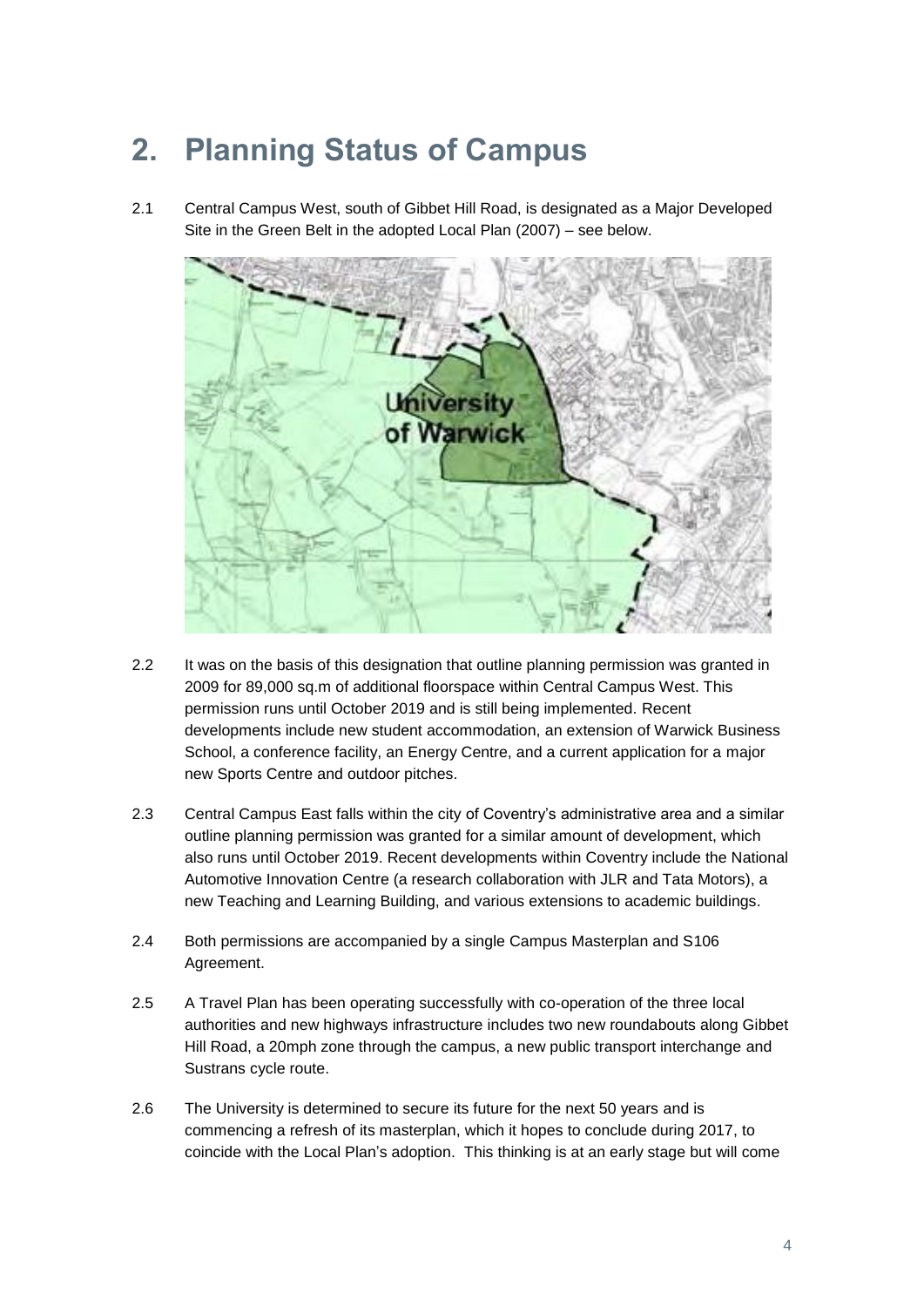to fruition within the timeframe envisaged for the partial Local Plan Review over the next five years.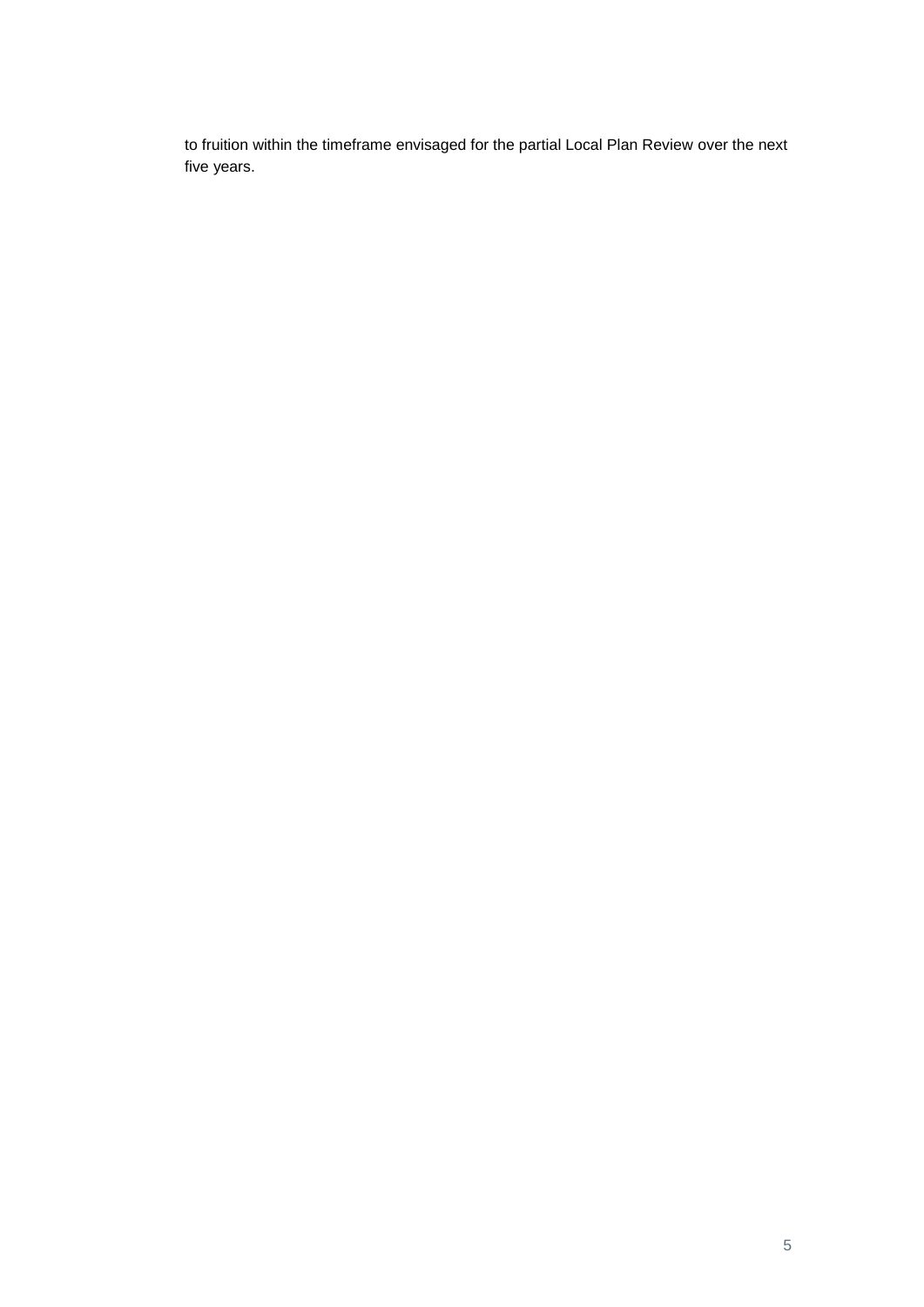## <span id="page-5-0"></span>**3. Relevant Policy**

3.1 The draft plan contains the following relevant policies which provide the context for the University's comments:

| Policy DS10                     | allocates 2,245 houses on greenfield sites on the edge of Coventry in<br>the period up to 2029, specifically at Kings Hill (1800) and Westwood<br>Heath (425).                                                                                                                                                                                                                                                                                                                |
|---------------------------------|-------------------------------------------------------------------------------------------------------------------------------------------------------------------------------------------------------------------------------------------------------------------------------------------------------------------------------------------------------------------------------------------------------------------------------------------------------------------------------|
| <b>Policy DS15</b>              | proposes a comprehensive approach to the development of Strategic<br>Sites, including land identified as safeguarded beyond the current plan<br>period (e.g. site S1 at Westwood Heath which immediately adjoins the<br>University).                                                                                                                                                                                                                                          |
|                                 | sets out key on-site infrastructure and services including, for land at<br>Westwood Heath, a "health centre, community facilities and retail<br>facilities" with reference to this being in "the context of development of<br>this allocation and the potential wider area over the long-term". At Kings<br>Hill, this includes "some employment land, land for secondary and<br>primary schools, local centre, community facilities, health centre and<br>new rail station". |
|                                 | states that the Development Briefs for these sites "should be broadly<br>compatible with each other, in their approach to development issues,<br>provision of linked infrastructure and commitment to sustainable<br>growth".                                                                                                                                                                                                                                                 |
|                                 | Supporting para 2.66 states that "landowners are strongly encouraged<br>to work together closely to produce the most appropriate overall scheme<br>for the site. This might for example be achieved through the setting up<br>of consortia or other formal means of co-ordinated joint working<br>(including the LPA as a full partner)".                                                                                                                                     |
| <b>Policy DS19</b>              | states that land has been removed from the Green Belt at Westwood<br>Heath (H42) and Kings Hill (H43) in addition to the University of<br>Warwick.                                                                                                                                                                                                                                                                                                                            |
| <b>Policy DS20</b>              | proposes a review of the plan in circumstances including "development<br>and growth pressures arising from the specific circumstances in the<br>area to the south of Coventry (as identified in Policy DS New 1)". Para<br>2.82 states that this will occur within five years of the plan's adoption<br>and "will be undertaken in any event".                                                                                                                                |
| <b>Policy DS</b><br><b>NEW1</b> | refers to an "area of growth focussed on strategic housing allocations to<br>the immediate south of Coventry" but covering safeguarded land,<br>emerging infrastructure, strategic opportunities on both sides of the<br>boundary, and the "future plans of the University" (our emphasis).                                                                                                                                                                                   |
|                                 | In tandem with Policy DS20, a review within five years of adoption will                                                                                                                                                                                                                                                                                                                                                                                                       |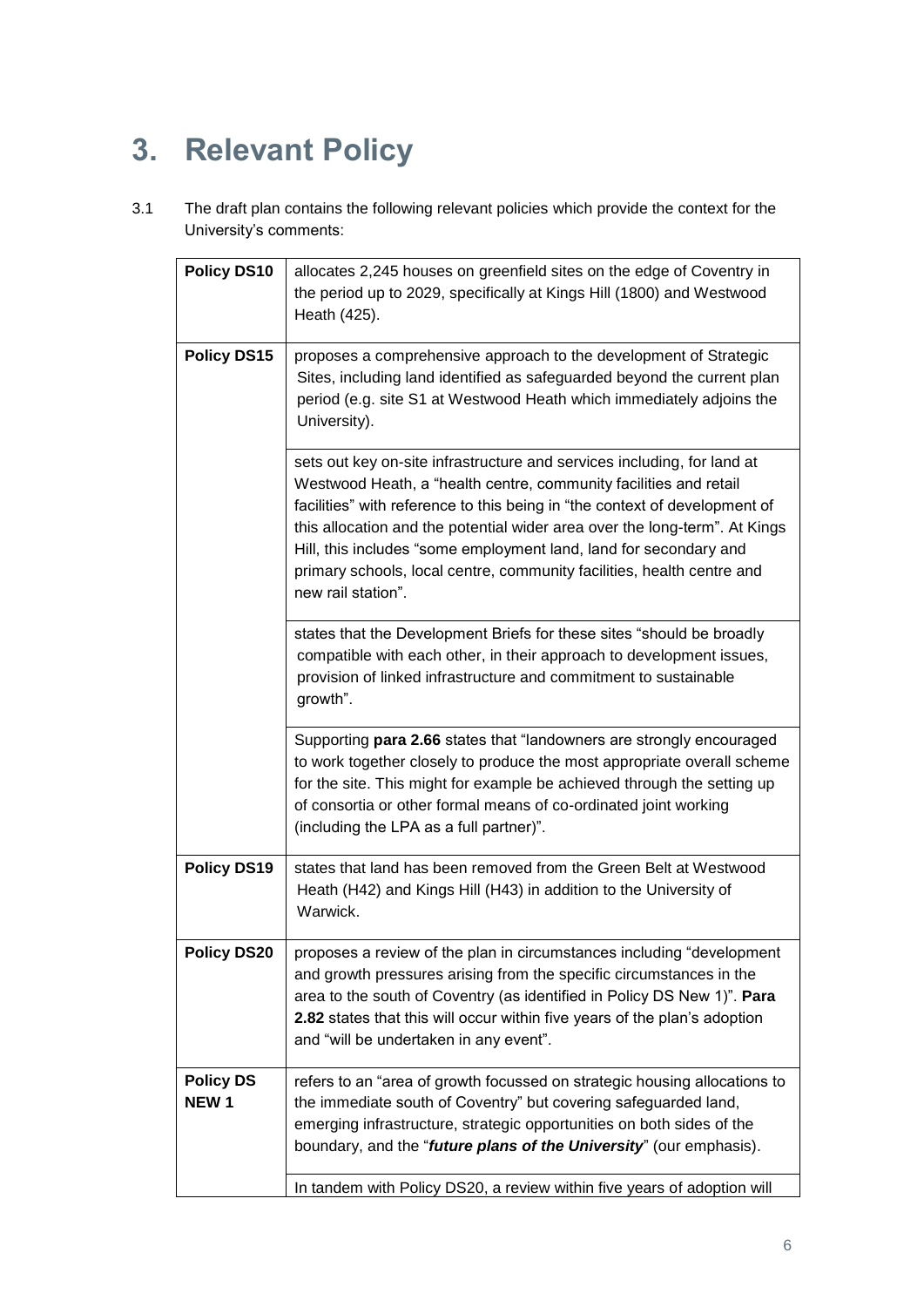| consider "whether further land is required within the broad area to allow<br>for future growth". This will be "subject to sufficiently robust evidence",<br>relying on close co-operation between stakeholders including the<br>University.                                                                                                 |
|---------------------------------------------------------------------------------------------------------------------------------------------------------------------------------------------------------------------------------------------------------------------------------------------------------------------------------------------|
| Amongst the "key objectives" identified to provide "clear guidance" are:                                                                                                                                                                                                                                                                    |
| The potential for a new road linking the A46 with Kirby<br>Corner and onto the A452 or A45                                                                                                                                                                                                                                                  |
| The potential for future growth at the University (see<br>Policy MS1)                                                                                                                                                                                                                                                                       |
| New para 1.5 refers to the University preparing a revised masterplan<br>within the Plan period, and that any development in the wider area<br>needs to take into account its future growth.                                                                                                                                                 |
| The safeguarded land at Westwood Heath (S1) is reserved for long-term<br>development needs (Proposal H42 being limited to 425 dwellings)<br>subject to the plan review indicating a need for further housing land and<br>the delivery of significant improvement to the strategic highway network,<br>including the link road from the A46. |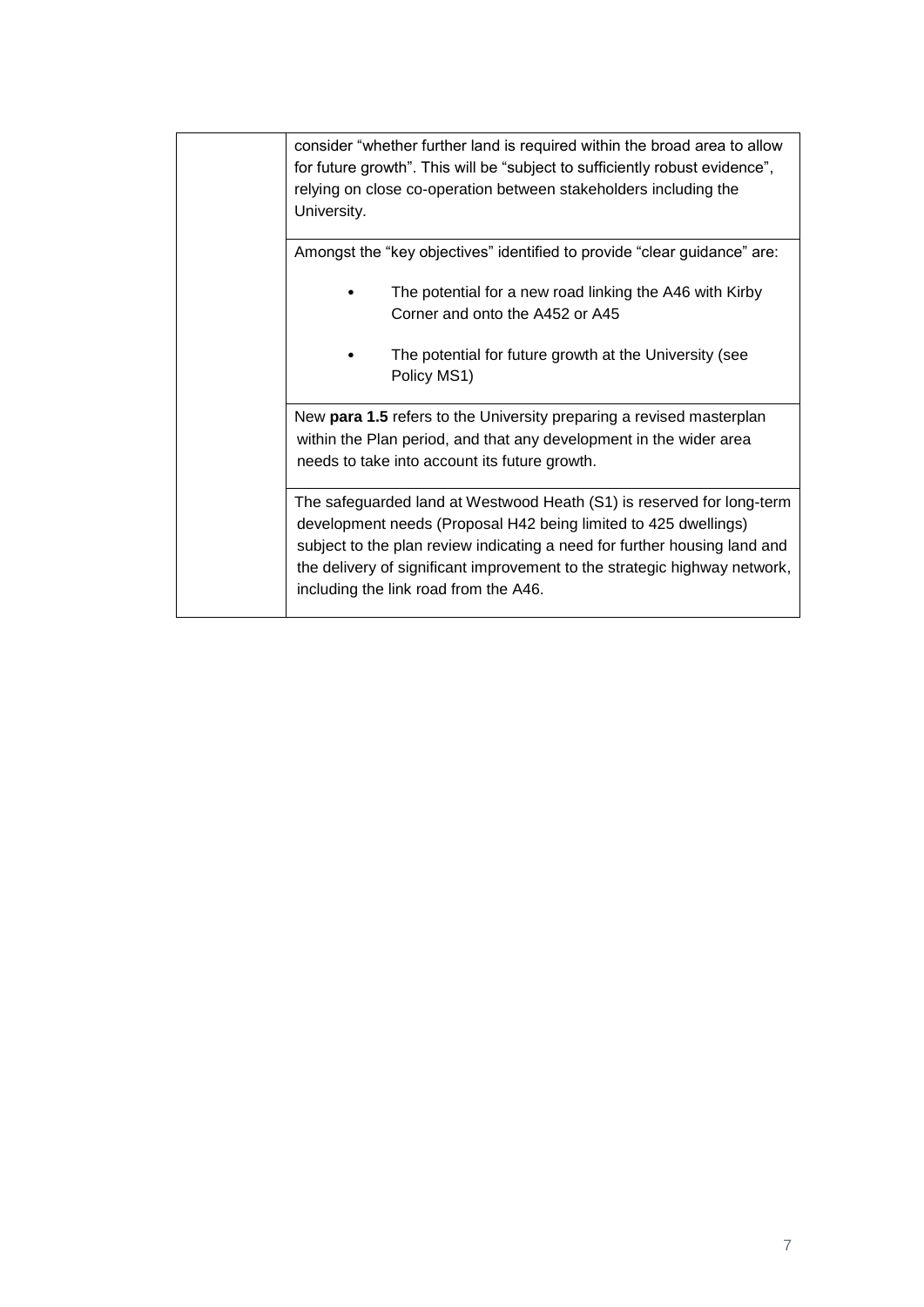### <span id="page-7-0"></span>**4. Housing Allocation H42 (Westwood Heath)**

- 4.1 The University's representations to the Proposed Modifications to Policy DS10 and DS15 acknowledge the need for some of Coventry's housing needs to be accommodated in the district.
- 4.2 In response to the Inspector's questions, the University has the following comments relating to the group of questions 3-7 about the development itself. Its comments about the Green Belt are addressed in the section on the safeguarded land.

#### **The proposed development (Q3-Q7)**

- 4.3 The development of 425 houses during the plan period on land south of Westwood Heath Road, must take account of the committed further growth of the University of Warwick and a reasonable forward assessment of its likely growth over the plan period. We believe that this has been incorporated into Warwickshire County Council's transport assessment.
- 4.4 As set out in section 1, the University is embarking upon a refresh of its masterplan. This will roll forward the current masterplan to the mid-2020s on the basis that:
	- (i) There is capacity within the existing campus for further development beyond that committed in its current masterplan, including some redevelopment opportunities
	- (ii) The prospect of significant improvement to the local highway network (as identified in the Proposed Modifications) will create further capacity which will only be available post 2020
- 4.5 Whilst the longer-term growth of the area can be considered through a partial Local Plan Review within five years (as proposed through Policies DS20 and DS NEW 1) it is important that the current allocations are not viewed in isolation, particularly as the traffic generated from the proposed 425 homes will largely be channelled to one of the University's key junctions at Kirby Corner. The minor highways mitigation works associated with the new housing allocations will be of particular interest to the University.
- 4.6 The County Council is currently extending the Kenilworth and Stoneleigh Wide Area Paramics model (KSWA) to the west to provide a better understanding of the impact of the new housing allocations.
- 4.7 The inspector should be satisfied that the County Council has identified appropriate mitigation measures to be bought forward that will the highway network to continue to operate satisfactorily, allowing for reasonable traffic growth from other sources, in addition to that arising from the new housing allocations.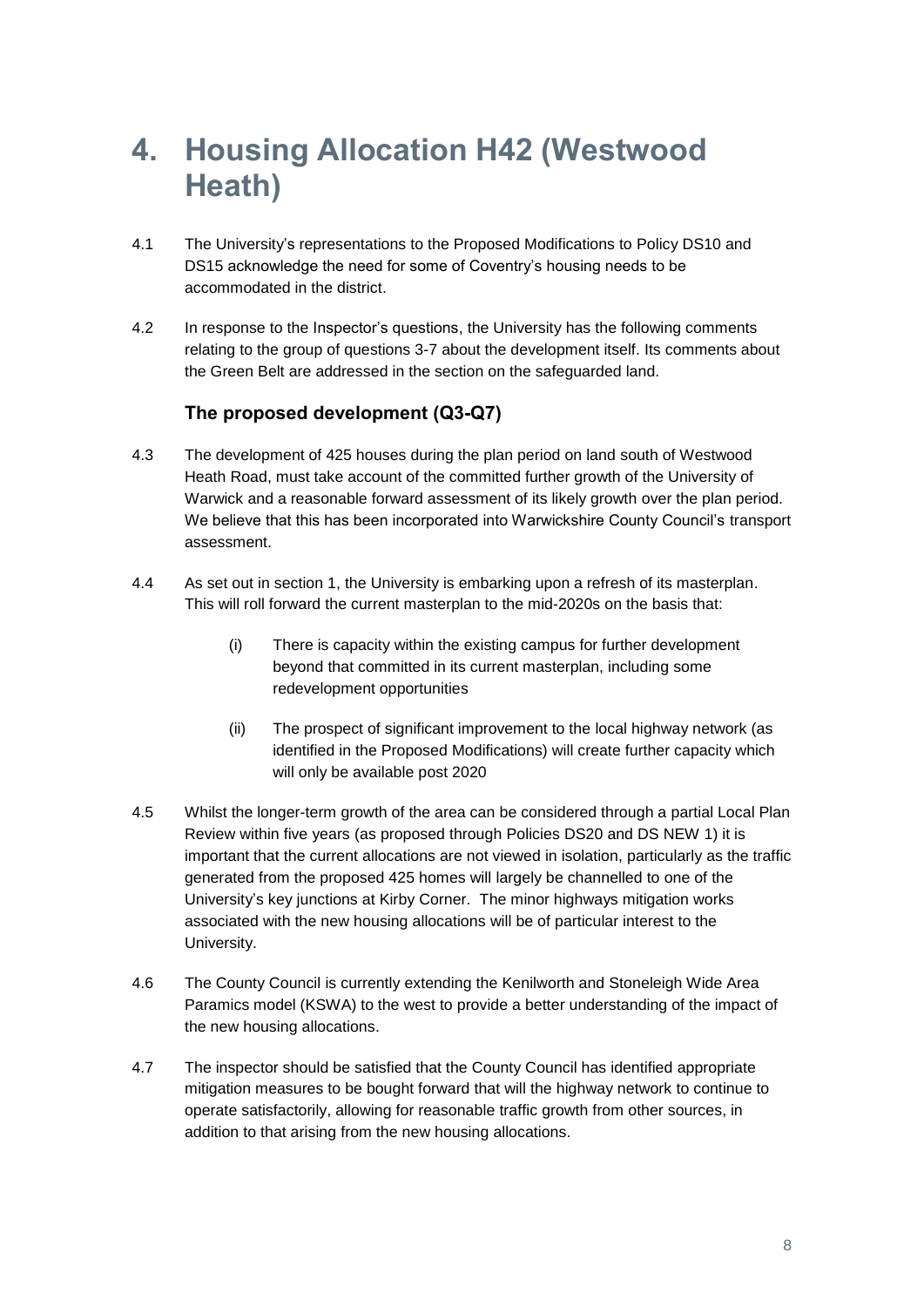### <span id="page-8-0"></span>**5. Safeguarded Land South of Westwood Heath Road**

- 5.1 The University has previously acknowledged that the removal of land from the Green Belt at Westwood Heath will provide a logical and defensible boundary, consistent with the NPPF.
- 5.2 The current Green Belt boundary follows the district boundary along Gibbet Hill Road and Westwood Heath Road, with incursions along green wedges into Coventry, surrounding the University and washing over Central Campus West.



- 5.3 The University has sought the removal of all its existing built campus from the Green Belt, effectively since the change in national policy which removed the notion of "institutions in large grounds" being acceptable uses in the Green Belt. In its supporting representations to the Local Plan, the University has demonstrated the exceptional circumstances for this amendment.
- 5.4 The Publication Draft Local Plan showed an altered boundary around the University campus, reflecting the MDS designation in the 2005 adopted plan.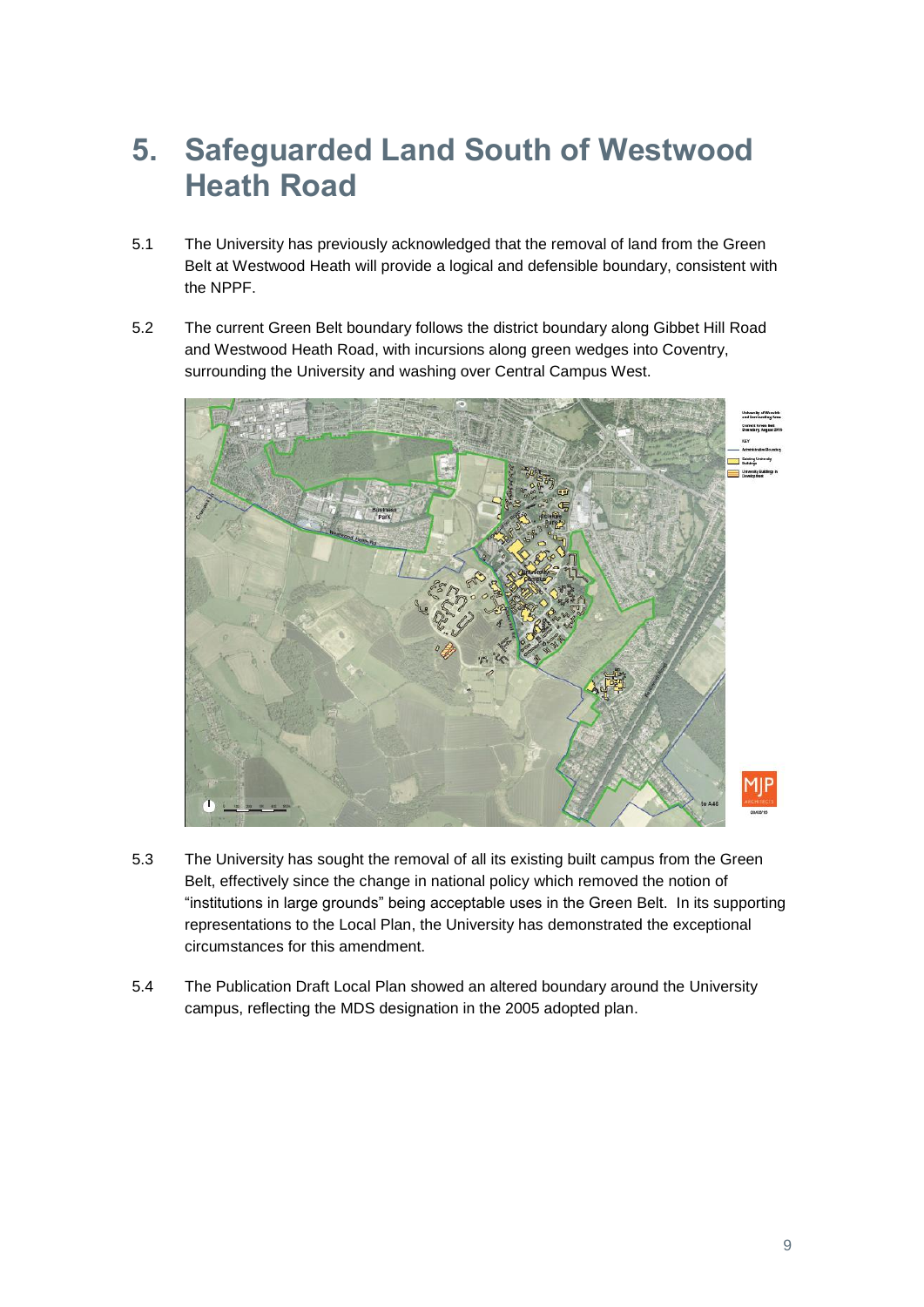

5.5 The Proposed Modifications remove further land for the proposed allocation (H42) and safeguarded land (S1). The latter adjoins the University campus and therefore creates a new Green Belt boundary and coincides with changes proposed in the Coventry Local Plan Review, which removes the two green wedges either side of the University from the Green Belt and designates local greenspace instead.

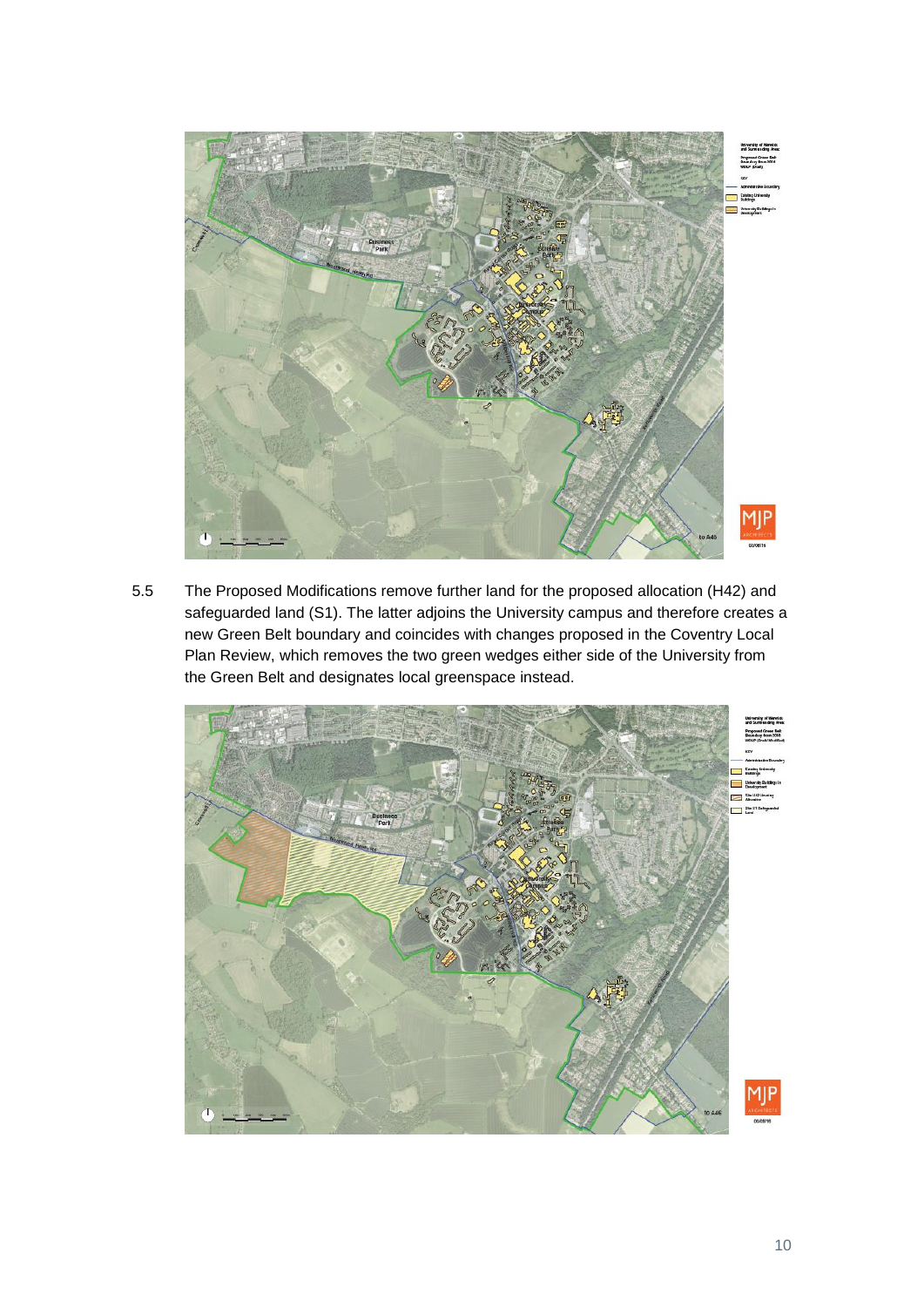- 5.6 National policy states that Green Belt boundaries should only be altered in exceptional circumstances (NPPF para 83). The starting point as set out in para 84 should be ensuring sustainable patterns of development.
- 5.7 The Joint Green Belt Study observed that the University represents a significant development in the Green Belt which compromises openness within the majority of the parcel, and has a significant urbanising effect. It referred to the approved masterplan which was already justified through "very special circumstances" and noted that, once completed, the existing campus will therefore make little or no contribution to the five purposes of the Green Belt. The Study gave parcel C19 a score of 8/20.
- 5.8 By contrast, parcel C20, which includes the Safeguarded Land, Allocation H42 and a large swathe of countryside to the south of the University is principally open countryside with scattered dwellings and farm buildings and scores 13/20 in the Study.
- 5.9 There is therefore a distinction to be drawn between the exceptional circumstances for removing the University campus from the Green Belt and for removing the safeguarded land from the Green Belt.
- 5.10 The University is a long-established development in the Green Belt and, for many years was regarded as an 'institution standing in large grounds' which was an acceptable use (PPG2). The current removal of the University's campus (parcel C19) from the Green Belt does not impact on any of the five purposes and, in particular, will not lead to unrestricted sprawl, or encroachment on the countryside, and will not result in the merging of Coventry and Kenilworth.
- 5.11 If the Inspector is satisfied that exceptional circumstances exist to remove land south of Westwood Heath from the Green Belt, the proposed boundary is logical where it meets the University's land, as it picks up from the south-western extent of the University campus to the west of Whitefields Coppice and continues along the brookcourse to Bockendon Road/Crackley Lane.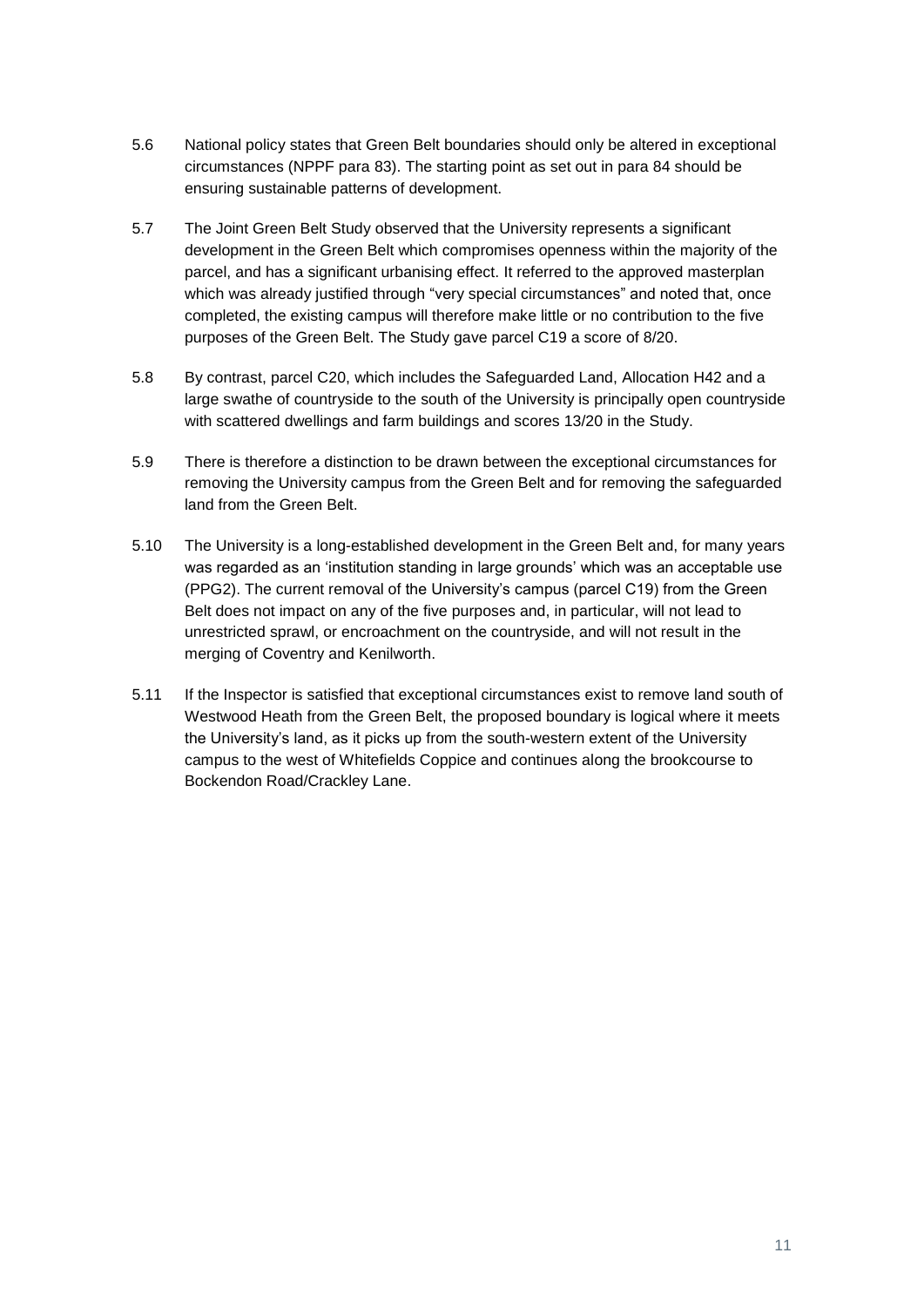### <span id="page-11-0"></span>**6. Direction of Growth**

- 6.1 The University's representations to the Proposed Modifications to Policy DS20 and the new Policy DS NEW 1 support the recognition of the University's long-term growth in the planning of the area south of Coventry. It cross refers to Policy MS1, which will be dealt with under Matter 11.
- 6.2 The University supports:
	- the principle of close co-operation and is willing to participate in comprehensive long-term planning of the area
	- the potential link road (subject to its alignment around Westwood Heath)
	- improvements to rail infrastructure including the new rail stop at Kings Hill
- 6.3 The University intends to prepare a revised masterplan in the next year and will work with the Council and others towards the partial Local Plan review within five years to facilitate the development and infrastructure improvements that will be needed in the long-term.
- 6.4 The University has some concerns about the robustness of the infrastructure requirements in the IDP as to whether they include "those that may be required to support future development in the area".
- 6.5 This session is of particular importance to the University as it addresses the extent to which the local plan can and should foresee and accommodate longer-term needs. The following addresses the four Inspector's Questions:

#### **Direction for Growth (Q20 and Q23)**

- 6.6 From the University's perspective, the Direction of Growth is a justified policy. **New para 1.5** refers to the "revised masterplan" that will be prepared within the plan period (Policy MS1) and says that the University's potential growth is both important and should be taken into account in planning for wider infrastructure. It states that "this will ensure that the area has capacity to address development that is currently not known about but which is likely to come forward within the plan period and during the years immediately afterward*s*".
- 6.7 This is highly relevant because the University is a long-term occupier and its growth has been consistent over the past 50 years. It was gifted the land for the core campus in the 1960s and has since added the former Teaching Training College at Westwood, the HRI campus at Wellesbourne near Stratford, and the adjoining Science Park to its landholdings. There have been masterplans for campus growth roughly every 10 years, the most recent in 2007 (which was approved in 2009). The latest masterplan was founded on the previous Vice-Chancellor's 'Vision 2015' which, by the University's 50<sup>th</sup> anniversary, aimed to cement its position as a leading UK and increasingly global university with outstanding teaching and research excellence.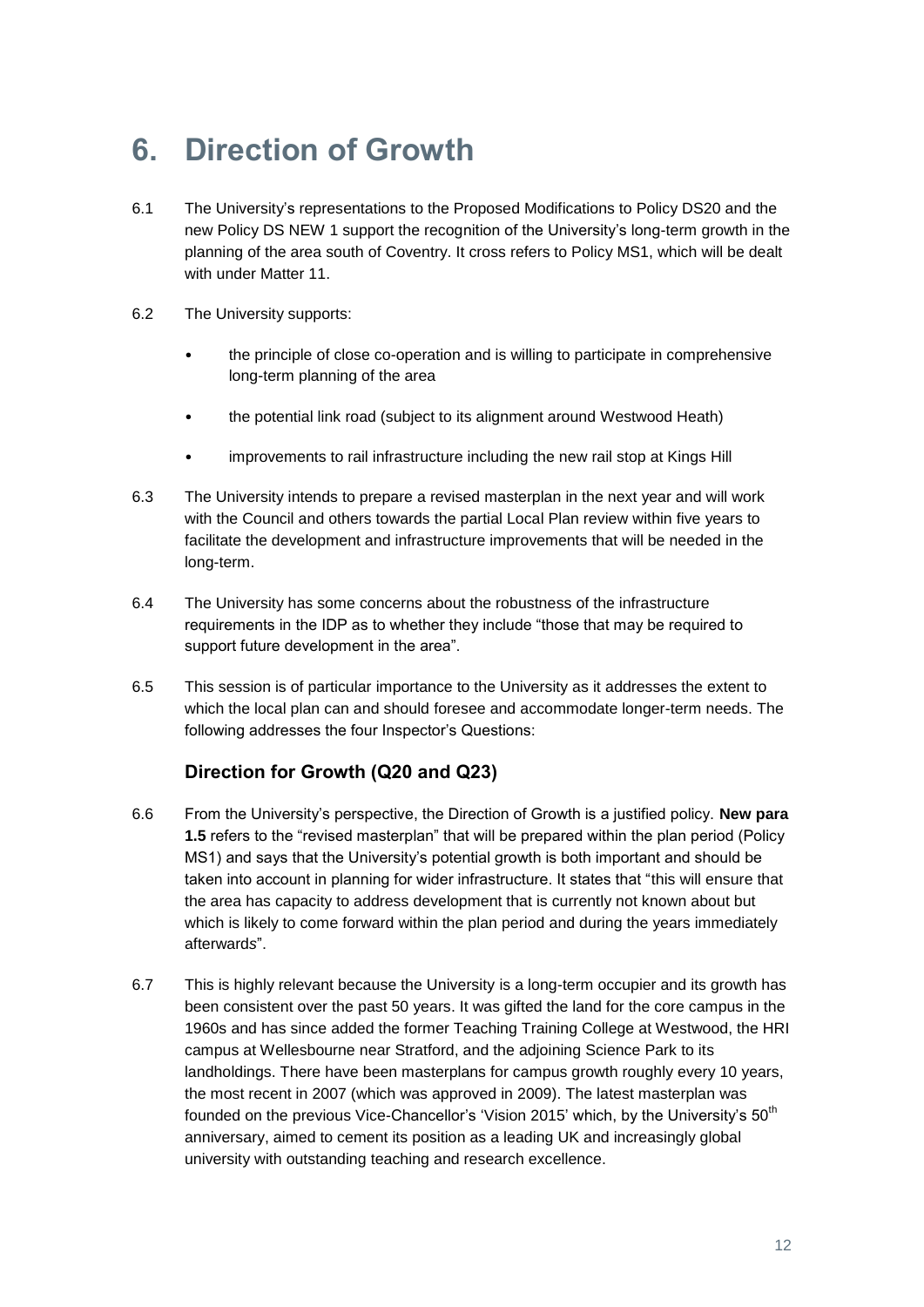- 6.8 Much has been achieved over the past decade towards this goal and the current masterplan has facilitated this. As set out already, the refresh of the current masterplan will look ahead a further 10 years to the mid-2020s. Two key factors influencing it will be:
	- the campus can accommodate some further growth through redevelopment of the older academic and residential buildings and higher density on the remaining development plots
	- due to the success of the Travel Plan, the University believes that further development can be served by the existing highway network. This is subject to any improvements needed to support housing development at Westwood Heath.
- 6.9 The campus will be the ongoing focus of development activity for the decade ahead, albeit that there are other strategic locations (including Wellesbourne Campus in Stratford, the Shard in London and in California).
- 6.10 Looking into the 2030s, the physical capacity of the campus and the capacity of the local highway network and public transport systems will potentially limit the University's growth. From the University's perspective, the Directions for Growth policy is intended to acknowledge this and foresees a comprehensive approach to the planning of this wider area, to facilitate the University. The University will be a willing participant in this process.

#### **Policy DS NEW1 (Q21-Q22)**

- 6.11 The policy refers adequately to the University's future plans, noting it is a key stakeholder, stating that "development proposals must take into account the potential for future growth at the University of Warwick (see Policy M1)" and referring specifically to a revised masterplan.
- 6.12 New **para 1.5** states that the University's growth is an "important element" to be taken into account and acknowledges that the area should have capacity (ie. infrastructure capacity) to "address development that is not currently known about but which is likely to come forward within the Plan period and during the years immediately afterwards".
- 6.13 This confirms acceptance to development under the remainder of the current masterplan which is known, the forthcoming masterplan refresh which is currently unknown but predictable and a longer trajectory beyond the plan period.
- 6.14 The University sees the Local Plan Review within five years as the appropriate point to address the longer-term as much depends on the potential Link Road and what scale of growth this can support not just for the University but potential housing development on the safeguarded land.
- 6.15 By working with the local authorities and local communities, the University will develop its vision and plans in tandem with the broad strategic principles set out in the supporting text (para 1.4) to Policy DS NEW 1, and work towards the partial review of the Local Plan.